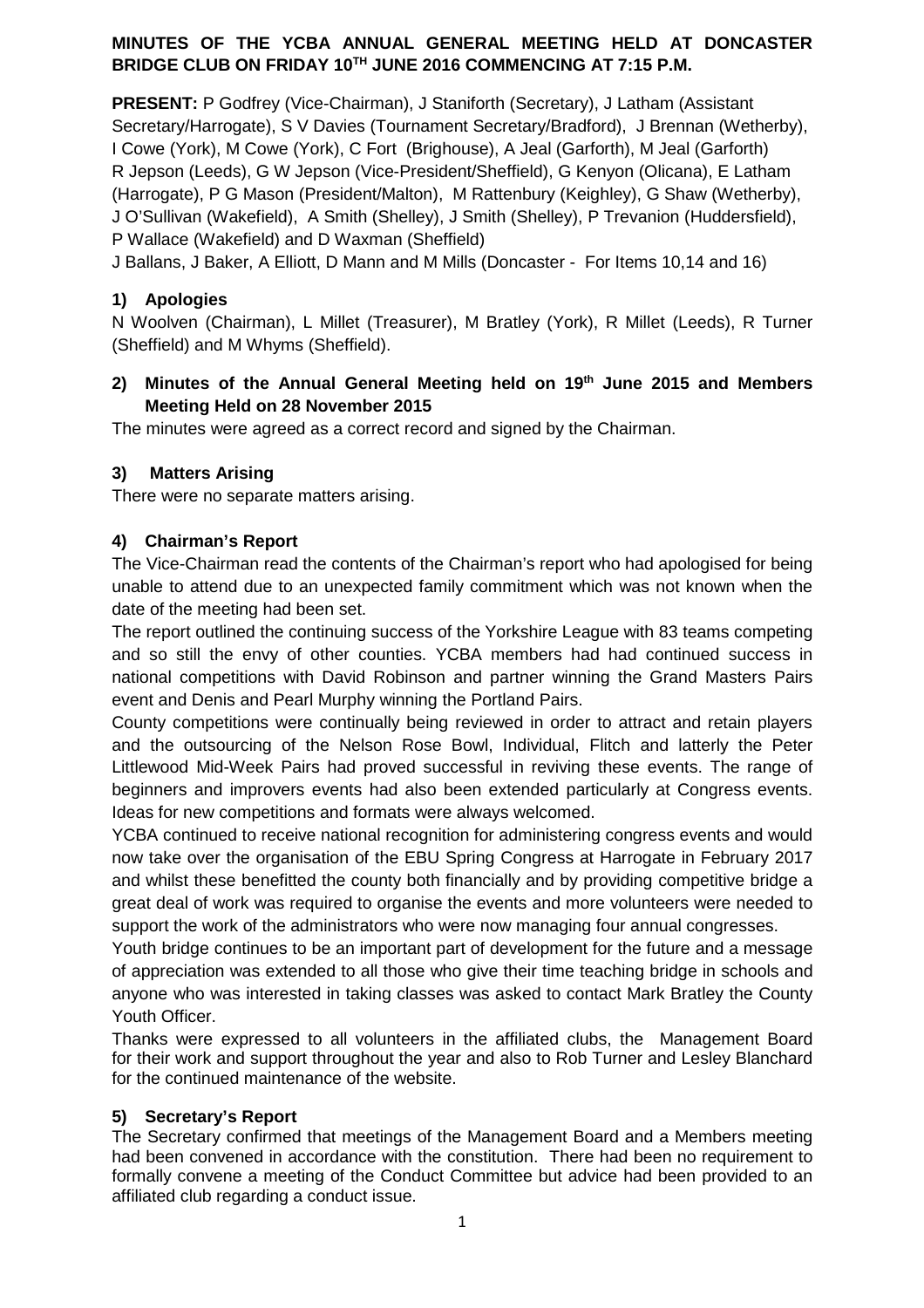A request had been received from a member to initiate a facility for individuals to seek partners for competition and congress events. It was felt that a facility could be established using the Pianola system on a similar basis to that used successfully by a number of clubs. Sheffield Bridge Club would be hosting a Tournament Directors' course in the autumn. A message of appreciation was extended to the thirty four affiliated club secretaries for their support over the past year.

#### **6) Treasurer's Report**

Copies of the accounts prepared by Brown Butler (Leeds Chartered Accountants) for the year ended 31 March 2016 were circulated for consideration.

The Treasurer provided a separate written report outlining the following:

Universal Membership Subscription (P2P) receipts were in line with the previous year and as the EBU had not increased their rate for 2016/17 it was not felt appropriate to recommend any change to the county rate for 2017/18.

There had been further purchase of equipment to ensure the smooth running of the increasing number of congresses administered by the county (four in 2017).

No Fear Bridge had continued with sponsorship.

The closing cash balance had increased due to there being two Easter festivals within the financial year and taking this into account the overall balance was broadly the same. The value of fixed assets had decreased in line with the deprecation policy.

A message of appreciation was extended to the Tournament Secretary and those involved with the running of events for the efficient collection of monies.

The following questions were raised:

#### **What was the profit/loss figure for this year's Yorkshire Congress in view of the £199 loss in 2015?**

The Vice-Chair reported that the figures for 2016 had not yet been finalised but it was expected that there would be a further loss due to reduced entries even though costs had reduced.

#### **Why was there a substantial difference in the costs for the Yorkshire League between 2015 and 2016?**

It was explained that the cost denoted in 2015 were incorrect and the 2016 figure was correct.

#### **Why was the largest element of expenditure listed as sundries?**

The secretary explained that this was likely to be due to the expenses spreadsheet currently used and items of expenditure may be included that belonged to other headings e.g. Shareholders expenditure which seemed lower than what would be expected.

#### **7) Tournament Secretary's Report**

A copy of the report was circulated outlining entries for the current competition year with corresponding entries for the previous year. Entries in a number of competitions had reduced other than the Mixed Pairs event which had been oversubscribed due to a limit of 14 tables and the Margery Cartwright Simultaneous Pairs event which had increased by 22 pairs and an additional heat.

An enquiry was made as to whether the Stratified Pairs event was to continue and it was confirmed that a decision had been taken to withdraw this from the calendar due its declining popularity.

#### **8) Membership Secretary's Report**

Regrettably no report had been provided by the Membership Secretary. It was explained that work was progressing with the Pianola database and clubs were thanked for providing membership data. Members were asked to forward their personal email addresses to Ted Crebbin for inclusion in the database. The EBU had recently reported that a new membership database was being commissioned and it was hoped that this would improve the management of data for both the EBU and Counties in the near future.

#### **9) Bridge Development Committee Report**

The Chair of the Committee provided a written report outlining the work undertaken over the last year as follows: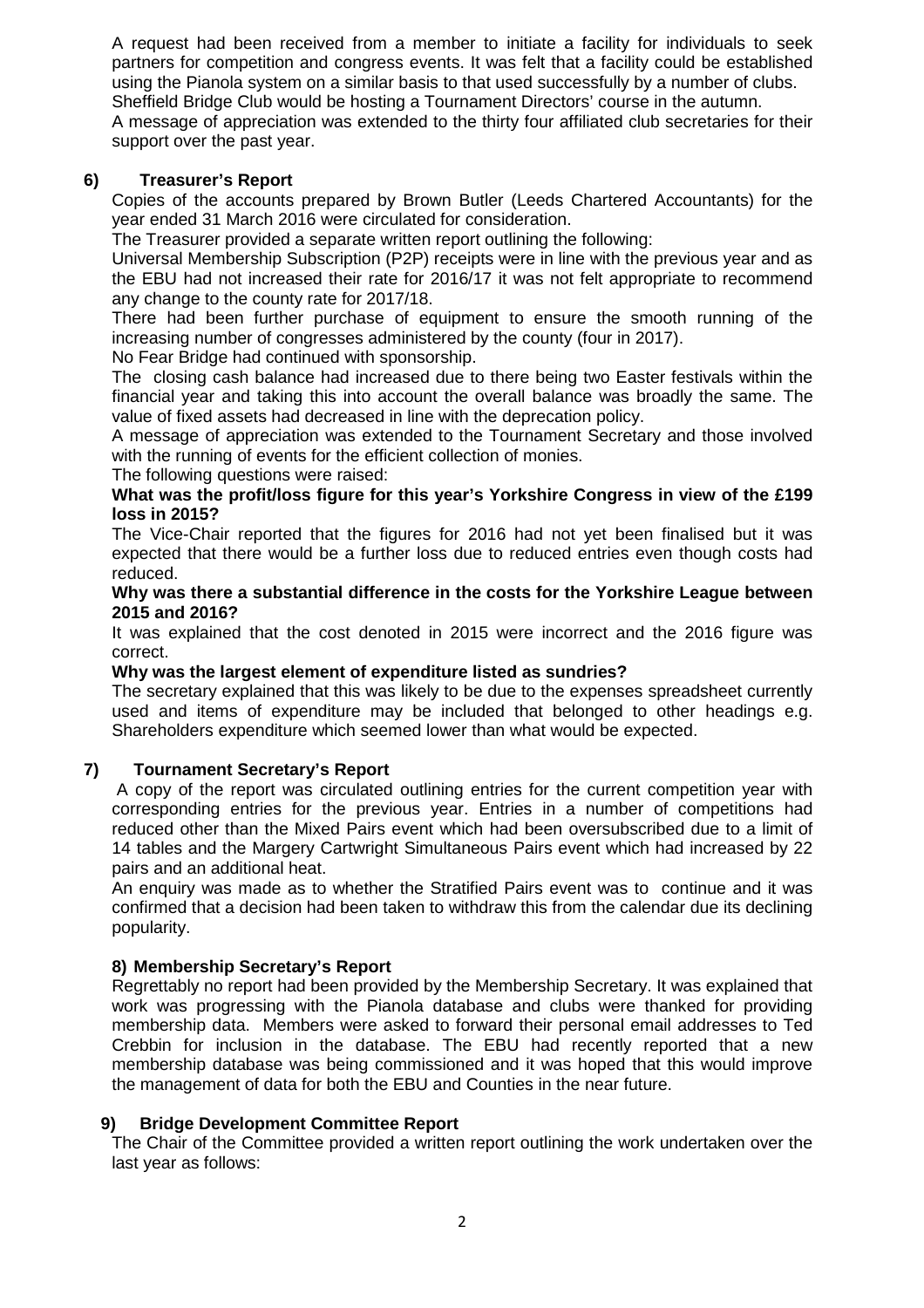The new publication 'YCBA News' edited by David Waxman was now being circulated to all clubs electronically and in many cases forwarded to individual members.

Updating of the YCBA website was still awaited and the Learnbridge website continued to provide valuable information .

Improvers events were very well supported and a new event 'Play without the Experts' would take place in July for players graded Jack and below following a request at the YCBA Members meeting last November.

Youth bridge was continuing to develop with the aim of working with more schools and universities in the next year in conjunction with the Awards Scheme introduced by the EBU. Volunteers were needed to support the expansion of work in this area and to support the Brdige Development Committee.

The Northern Counties Working Group were continuing to arrange events and the Joint Improvers Pairs event had taken place for the second year in May.

#### **10) Changes to the YCBA Constitution**

The proposed changes to the constitution contained in Appendix 1 that had been circulated in advance of the meeting were agreed unanimously.

## **11) Yorkshire League Fixtures and Draft Calendar of Events for 2016/17**

The Yorkshire League fixtures were provided for all competing clubs and arrangements made to forward any, where a club was not represented at the meeting. The President who had retained responsibility for producing the fixtures explained that there would be the 81 teams for the coming season. There would be 9 leagues of 8 teams and a Division 10 comprising 9 teams thereby requiring two extra Sunday dates for that division. Revisions had been made to the league rules to clarify promotion/relegation criteria when teams withdraw from the league. Members raised the unpopularity of a fixture date coinciding with Mothering Sunday and it was explained this only occurred every few years usually when Easter was very early and would not do so again for several years.

The draft calendar for 2016/17 was circulated and as usual had been arranged around EBU events with venues being finalised in consultation with clubs and published in the annual competition leaflet. Whilst the Mixed Pairs event had been very successful and oversubscribed Wetherby BC had requested to host only a smaller event and therefore the event would revert to Bradford BC unless any other club offered to host. An Improvers Pairs event would take place at all Congress events in the county and following a request at the Members Meeting a 'Mid-Range Swiss Pairs event was to be included in the calendar.

#### **12) Report on Inter-County Competitions**

The Tollemache Team had finished in second place in the qualifying heats thereby qualifying for the main final finishing seventh. Yorkshire had retained the President's Cup in 2015 and were hoping for an unprecedented third win. Northern league teams were placed 2nd and 5th in the 'A' Division, 4th in the 'B' Division and 1st and 5th in the 'C' Division. Yorkshire 'C' SE had finished second in the 2015 national final and were hoping for success in the 2016 final.

## **13) National Update**

The Assistant Secretary outlined the following key points:

- The EBU is continuing to modernise its committee system but there had been an insufficient majority at the AGM to enact proposed changes to the Selection **Committee**
- Appeals were being considered in respect of VAT charges and the recognition of bridge as a sport following unsuccessful legal challenges
- Ron Millet had been re-elected to the EBU Board of Directors
- The EBU finances were secure and UMS (P2P) had not been increased in 2016/17

## **14) County UMS, Club Affiliation and Direct Members Fees for 2017/18**

In accordance with the requirements of the constitution consideration was given to the fees to be charged by YCBA for the following year. In view of the current financial position it was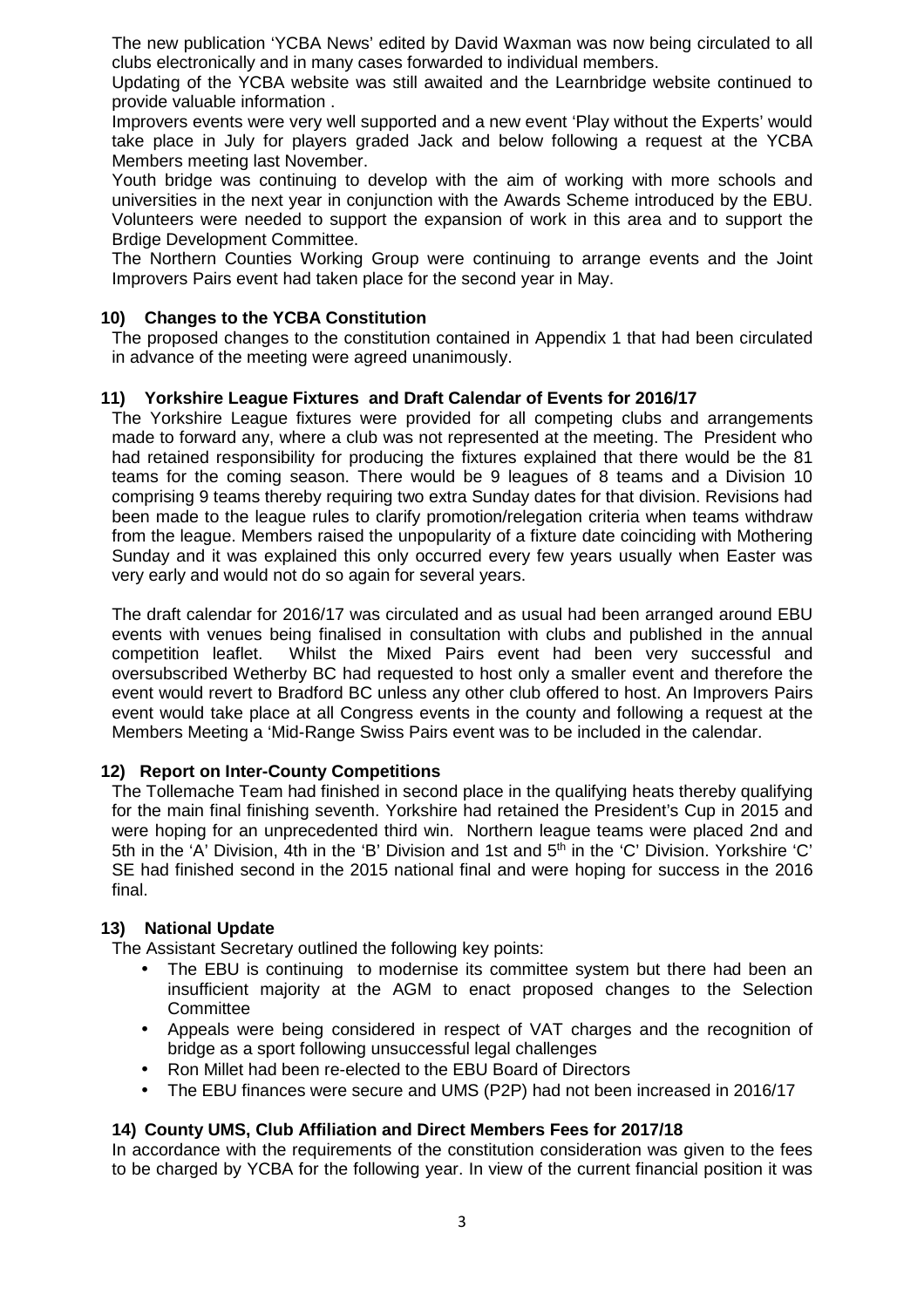agreed that the 5p UMS levy, the £5 charge for direct members and the waiving of any county club fee should continue for the next year.

## **15) Members Forum**

Discussion took place on the date/time/venue of the next Members Meeting and whether this should coincide with a YCBA event to encourage attendance. It was agreed that the Members Meeting be held prior to the Mixed Pivot Teams event at Bradford Bridge Club on Sunday 27 November 2016 commencing at 11.00 a.m.

## **16) Election of Officers and Management Board for 2016/17**

The office holders of Chairman, Vice-Chairman, Secretary, Treasurer, Assistant Secretary and Tournament Secretary along with four nominations for the Management Board were duly proposed and seconded as follows:

| Chairman                    | Nick Woolven          | Anne Mackman            | Mike Ferguson           |
|-----------------------------|-----------------------|-------------------------|-------------------------|
| Vice-Chairman               | <b>Phil Godfrey</b>   | <b>Stuart Kay</b>       | <b>Keith Sowerbutts</b> |
| Secretary                   | Julia Staniforth      | <b>Philip Mason</b>     | Geoff Kenyon            |
| Treasurer                   | <b>Lesley Millett</b> | Nick Woolven            | <b>Phil Godfrey</b>     |
| <b>Assistant Secretary</b>  | Janet Latham          | <b>Ted Crebbin</b>      | <b>Judith Biles</b>     |
| <b>Tournament Secretary</b> | <b>Stuart Davies</b>  | Elaine Van Heel         | Susan Hoyle             |
| <b>Management Board</b>     | John O' Sullivan      | <b>Adrian Goulding</b>  | <b>Geoff Newman</b>     |
| <b>Management Board</b>     | Robin Jepson          | <b>Christina Turner</b> | Alan Brosgill           |
| <b>Management Board</b>     | <b>Mark Bratley</b>   | Paul Brereton           | <b>Keith Sowerbutts</b> |
| <b>Management Board</b>     | David Waxman          | Graham Jepson           | <b>Sandy Davies</b>     |

## **17) Date and Time of Next Meeting**

The next meeting was agreed as Saturday 3 June 2017 at the Cairn Hotel Harrogate at 11.30 a.m. The Vice-Chairman extended a message of appreciation for the hospitality provide by Doncaster Bridge Club.

## **18) Presentation of Trophies**

Trophies were presented to a representative from the club of the leading team in each Yorkshire league division for the 2014/15 season.

Division 1 – Sheffield A (Morning Telegraph Cup) – Presented to D Waxman (retained by Secretary for engraving.

Division 2 – Sheffield B (Green Un Cup) – Retained by Secretary for engraving amendment.

Division 3 – Ilkley A (The Sheffield Shield) - Received by Geoff Kenyon

Division 4 – Garforth A (Lawrence Batley Trophy) - Received by Mike Jeal

Division 5 – Beauchief A (Toulson Trophy) - Received by Graham Jepson

Division 6 – Shelley (Winnie Pattinson Salver) - Received by Jeff Smith

Division 7 – Brighouse B (Cartwright Trophy) - Received by C Fort

Division 8 – York D (YCBA Trophy) - Received by Margaret Cowe

Division 9 – Thirsk B (Yorkshire Bank Trophy) – Retained by Secretary

Division 10 – York E (YCBA Trophy) - Received by Margaret Cowe

(Division 11 – Two Trophies are retained by Olicana BC)

The Waddington Shield was received by Patrick Trevanion on behalf of the winning team of four Huddersfield BC members.

The Yorkshire Trophy was presented to Ted Latham a member of the winning team from Harrogate BC.

The Affiliated Teams trophy was presented to Julia Staniforth a member of the winning Doncaster team.

Signed: ---------------------------------------------------------------- (Chairman)

Date: -----------------------------------------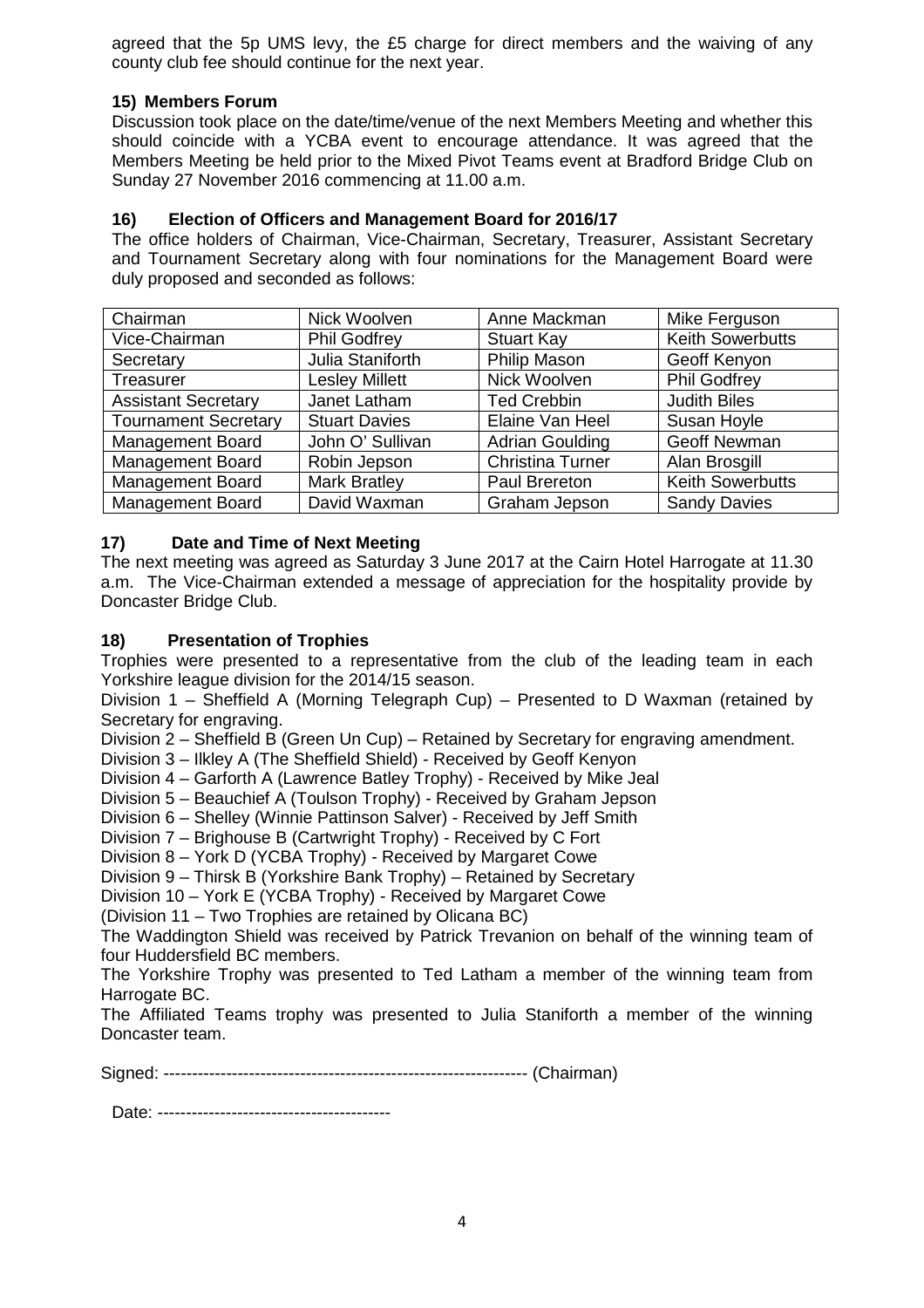# **Recommended Changes to the YCBA Constitution**

# 1) Section 3.5 – Management of the Association

a) Replace:

'The Treasurer shall account to the Management Board for all financial transactions as and when required and prepare a report and statement of accounts duly audited, for each Annual General Meeting.'

With:

'The Treasurer shall account to the Management Board for all financial transactions as and when required and prepare a report and statement of accounts duly certified by an independent person who is reasonably believed by the Management Board to have the requisite ability and practical experience to carry out a competent examination of the accounts, for each Annual General Meeting.'

b) Replace:

'three authorised signatories'

With:

'four authorised signatories'

- 2) Section 5 Membership
- 5.1 All members of the YCBA must be Player Members of the EBU.
- 5.2 A Player Member of the EBU shall become a member of the YCBA when their primary allegiance to the Association is recorded with the EBU.
- 5.3 A Player Member of the EBU whose primary allegiance is with another Association or does not have primary allegiance to any Association can become a member of the YCBA by meeting its terms and conditions in force at the time of the request for membership.
- 5.4 A member of the YCBA must be a paid up member for the relevant Membership Year in order to vote at its Annual General Meeting and to participate in its main competitions within that Membership Year.
- 5.5 The Membership Year shall run for the twelve month period from 1st April to 31st March.